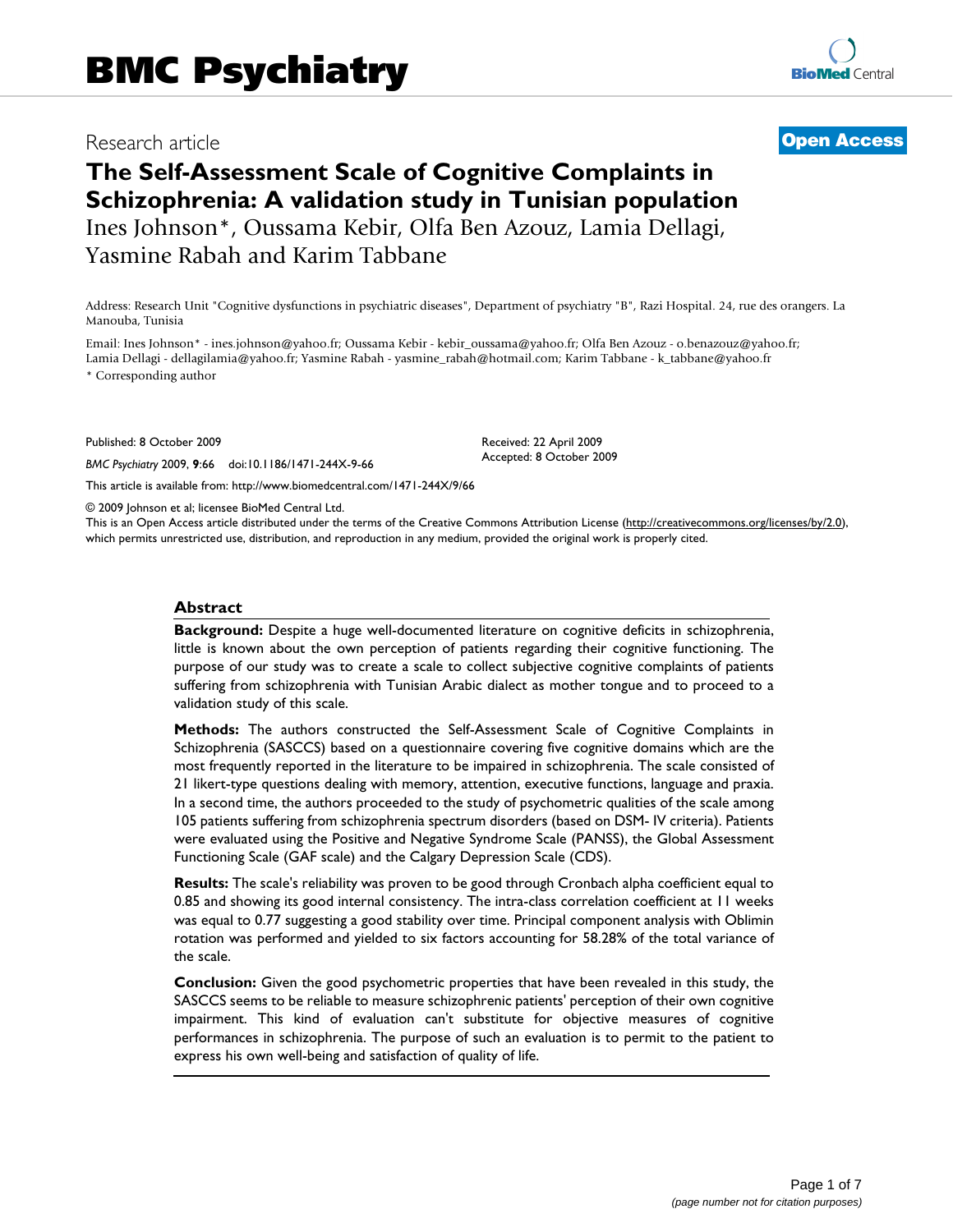## **Background**

It is now well proven that schizophrenia is associated with multiple cognitive deficits [[1-](#page-5-0)[3](#page-5-1)] which can be profound and devastating [\[4\]](#page-5-2). Patients with chronic schizophrenia demonstrate impairments that range between one and a half to two standard deviations below healthy controls on several key dimensions of cognition [\[5](#page-5-3)], especially verbal memory, working memory, motor speed, attention, executive functions and verbal fluency [\[6](#page-6-0)].

These deficits are thought to be a core feature of schizophrenia and not simply the result of the symptoms or the current treatments of the illness [\[7](#page-6-1),[8](#page-6-2)]. Moreover, they seem to have an impact on functional outcome [[9\]](#page-6-3) as they are correlated with poor functional abilities including skills acquisition, problem solving, and community living [[10](#page-6-4)[-12](#page-6-5)]. Furthermore, neurocognitive deficits are believed to be the single strongest correlate of real-world functioning [\[13](#page-6-6)].

The number of publications on cognitive deficits in schizophrenia has grown vastly over the past two decades. At the same time, an increasing number of sophisticated laboratory tasks has been developed for a better assessment of cognition [[14\]](#page-6-7). However, little is known about how patients suffering from schizophrenia perceive their own cognition. Are they aware of their eventual cognitive impairments? Do they realize that their social functioning is highly influenced by these deteriorations? Do they complain about their memory problems to their doctor and do they demand specific treatments for them?

Traditionally, the study of subjective symptoms of schizophrenic patients has been limited to delusions and hallucinations [\[15](#page-6-8)]. Nowadays, abnormal subjective experiences concerning fields other than delusions and hallucinations are becoming more investigated since they are believed to be important in understanding and treating schizophrenia [[16,](#page-6-9)[17\]](#page-6-10). From a historical point of view, the first author who described a patient's subjective experiences in schizophrenia was Huber [\[18](#page-6-11)[,19](#page-6-12)]. This German author introduced the term of "basic symptoms" to designate the first symptoms of schizophrenia that constitute the basis on which the others symptoms develop. These symptoms do not include behavioural abnormalities or verbal impairments that can be assessed objectively by clinicians. In fact, they are only reported by patients that describe them as subjective experiences of deficits including loss of energy, motor dysfunctions, abnormal corporeal sensations, altered cognitive processes, difficulties to feel emotions and vulnerability to stress [[20\]](#page-6-13). The basic symptoms were targeted by a multitude of scales comprising the Bonn Scale [[21](#page-6-14)], the Frankfurt Complaint Scale [\[22](#page-6-15)], the Subjective Experience of Deficit Scale [\[23](#page-6-16)], the Interview on Subjective Experience [\[16](#page-6-9)], the Subjective Deficit Syndrome Scale [[24](#page-6-17)] and the Ependorff Inventory of Schizophrenia [\[25\]](#page-6-18). What is significant is that these scales dealt with different aspects of subjective experiences in schizophrenia including cognitive dysfunctions but didn't focus specifically on the latter. Only one scale, the SSTICS or Subjective Scale To Investigate Cognition in Schizophrenia [[14](#page-6-7)], assessed specifically the cognitive subjective symptoms in schizophrenia. The psychometric properties of this scale were evaluated within a population of 114 French speaking schizophrenic patients. Validation study of the SSTICS was shown to be successful proving that cognitive complaints in schizophrenia can be reliably assessed.

To our knowledge, no similar instrument has been published and validated in the Arabic language. Consequently, the purpose of our study was to create a scale to collect subjective cognitive complaints of patients suffering from schizophrenia whose mother tongue is Tunisian Arabic.

## **Methods**

## *Description of the scale*

The authors constructed the Self-Assessment Scale of Cognitive Complaints in Schizophrenia (SASCCS) based on a questionnaire covering five cognitive domains which are the most frequently reported in the literature to be impaired in schizophrenia [[6](#page-6-0),[26](#page-6-19)]. The scale consisted of 21 questions dealing with memory, attention, executive functions, language and praxia. Memory was evaluated through its components: working memory (item 1&2), episodic memory (item 3 though 9) and semantic memory (item 10&11). Attention was investigated through its components: distractibility (item 12), alertness (item13), selective attention (item14), divided attention (item15) and sustained attention (item16). Executive functions were explored through their components: planning (item17), organisation (item18) and flexibility (item19). Finally, language was examined through item 20 and praxia through item 21. The scale was made to be as clear, simple and easy to use by patients suffering from schizophrenia. It was written in Tunisian Arabic dialect. 'See additional file [1](#page-5-4): Tunisian version of the SASCCS'. 'See additional file [2:](#page-5-5) English version of the SASCSS'.

## *Pre-test of experimental version*

The questionnaire was first administered to a reduced sample of 38 patients (35 men, 3 women) meeting the DSM-IV diagnostic criteria for schizophrenia (n = 35) or schizoaffective disorder  $(n = 3)$  [[27\]](#page-6-20). The aim of this preliminary work was to collect comments from both patients and investigators in order to better formulate the items and furthermore, to add examples to the questions that closely suit the patient's daily life. Mean age of the patients was  $34 \pm 8.9$  years and time elapsed since onset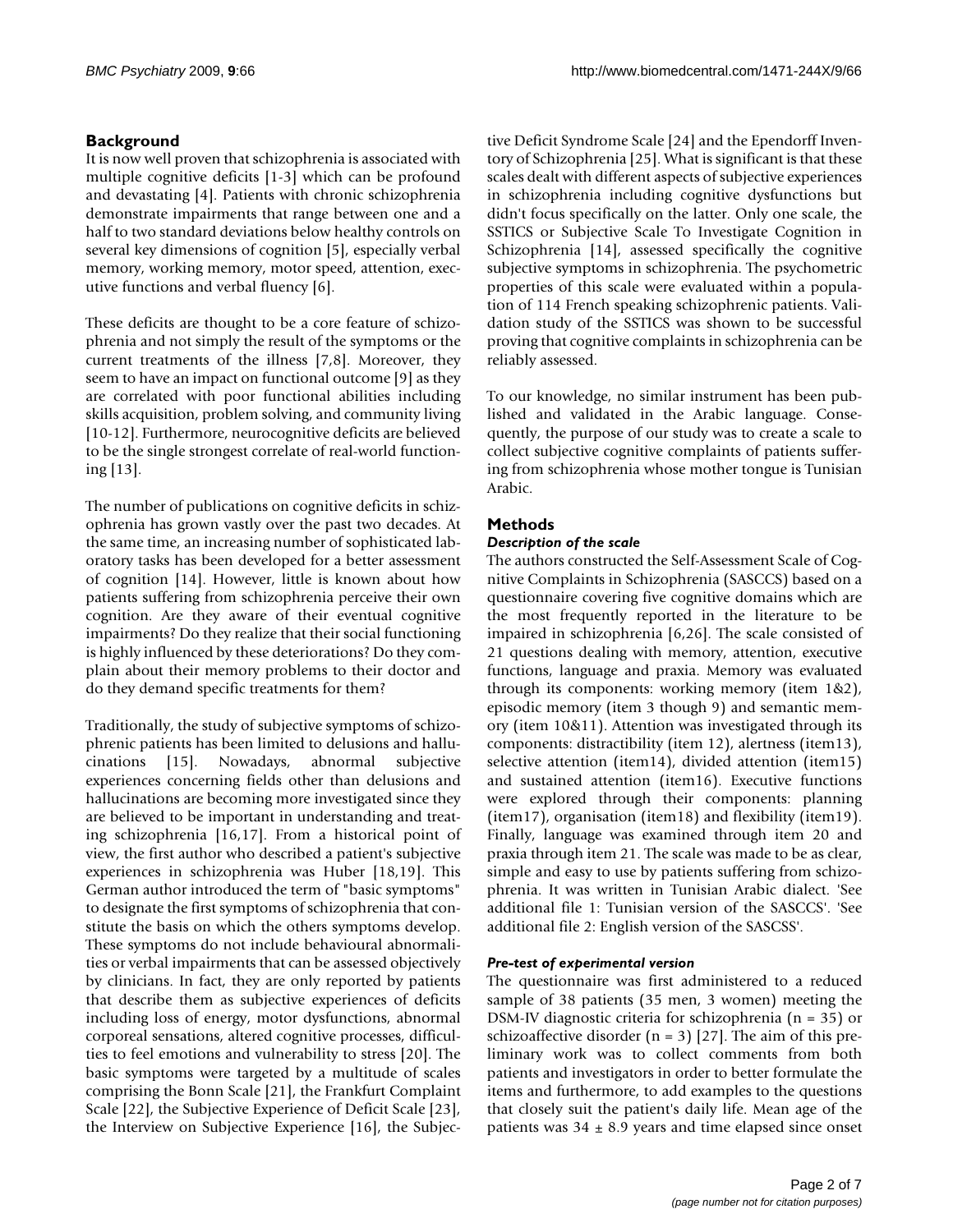of the disease was 10.3 years (SD =  $6.89$ ). 'See additional file [3:](#page-5-6) Table S1: demographic characteristics and psychiatry history of pre-test sample'.

Mean total score of the PANSS was  $61 \pm 16$  [[28\]](#page-6-21).

Accordingly to this purpose, item 8 was modified in a way to provide examples corresponding to both men and women in their daily activities. The wording of items 10, 14 and 15 was reviewed in a way to be clarified. This pretest also served to harmonize the modalities of the scale's administration and the instructions given each time to the patients.

## *Administration procedure*

The SASCCS is a self-rated questionnaire administered during a structured interview in which the investigator explains to the patient the way he should answer to the 21 Likert-type questions of the scale. The patient is asked to read each of the items in which problems of memory or concentration of daily life are presented and may have been experienced by him self. He is then asked to estimate the frequency of occurrence of such situations in his own life. For that purpose, he must circle the number that best corresponds to his experienced life. (4-very often; 3-often; 2-sometimes; 1-rarely; 0-never). The SASCCS total score is calculated by adding each item score together. The more the patient complained about cognitive impairments, the higher was the scale's total score.

The approximate time to completion was 15 minutes on average. The questionnaire was administered at the outpatient clinic. The same trained psychiatrist proceeded to the administration of the scale among all participants. The investigator should remain on site until the patient is done with the questionnaire. He could provide explanations to some questions or even examples to clarify the meaning of items especially item 13, 15, 18 and 19. 'See additional file [4:](#page-5-7) examples for items 13, 15, 18 and 19 of the SASCCS'.

## *Characteristics of the population*

The final version of the scale was then administered to 105 outpatients who met the DSM IV criteria for schizophrenia (undifferentiated subtype, n = 47; paranoid subtype, n = 39; hebephrenic subtype, n = 6; residual subtype,  $n = 3$ ) or schizoaffective disorder (bipolar subtype,  $n = 8$ ; depressive subtype,  $n = 2$ ). Patients were recruited from three different outpatient clinics based in the Razi Hospital (La Manouba, Tunisia). They were carefully screened to rule out an additional Axis I diagnosis or any disorder that might alter brain functioning. They had to meet the following requirements:

(1) have a minimum educational level of 5 years,

(2) no evidence of mental retardation,

(3) being at the time of testing under unchanged medication dosage for the last 4 weeks.

(4) never undergone electroconvulsive therapy,

(5) no evidence of organic brain pathology including cerebral tumor, epilepsy, systemic disease, history of cranial trauma, brain surgery

(6) no history of substance abuse or dependence, and consumption of psychoactive.

Table [1](#page-3-0) shows sociodemographic sample characteristics and its psychiatric history.

## *Psychopathological assessment*

Psychopathological symptoms were evaluated using the PANSS [\[29\]](#page-6-22), the Calgary depression scale (CDS) [\[30](#page-6-23)] and the Global Assessment Functioning scale (GAF scale) [\[27](#page-6-20)]. PANSS, CDS and EGF were administered by the same trained psychiatrist for all participants. Mean scores on these clinical scales were as follows: 52.84 (SD = 9.64) for the PANSS total score,  $1.35$  [min = 0; max = 5] for the CDS and 62.58 (SD = 13.88) for the GAF scale. Mean scores for the PANSS subscales were as follows: 10.05 (SD = 2.5) for the positive symptoms,  $16.32$  (SD = 4.49) for the negative symptoms and  $26.4$  (SD = 5) for general psychopathology. Mean score for the item G12 of the PANSS assessing insight was  $2.32$  (SD = 1.15).

Using the 5-factor model of the PANSS as identified by Lindenmayer et al. [\[31](#page-6-24)], we calculated the cognitive factor and the depression factor which had respectively a score of  $10.14$  (SD = 2.49) and  $5.93$  (SD = 1.99).

## *Statistical analysis*

We conducted an exploratory principal component analysis (PCA) on the correlation matrix of the 21 items of the SASCCS. Several guidelines were used to select the number of factors: the Kaiser criteria and the interpretability of the factors. Oblimin rotation was then performed.

Construct validity and reliability were evaluated by calculating Cronbach's alpha coefficient and the average of correlations between each item and the total score.

Correlation analyses were performed using the Pearson coefficient when data had normal distribution; elsewhere, Spearman rank correlation was calculated.

Statistical significance level was set at *p = 0.01 (*twotailed).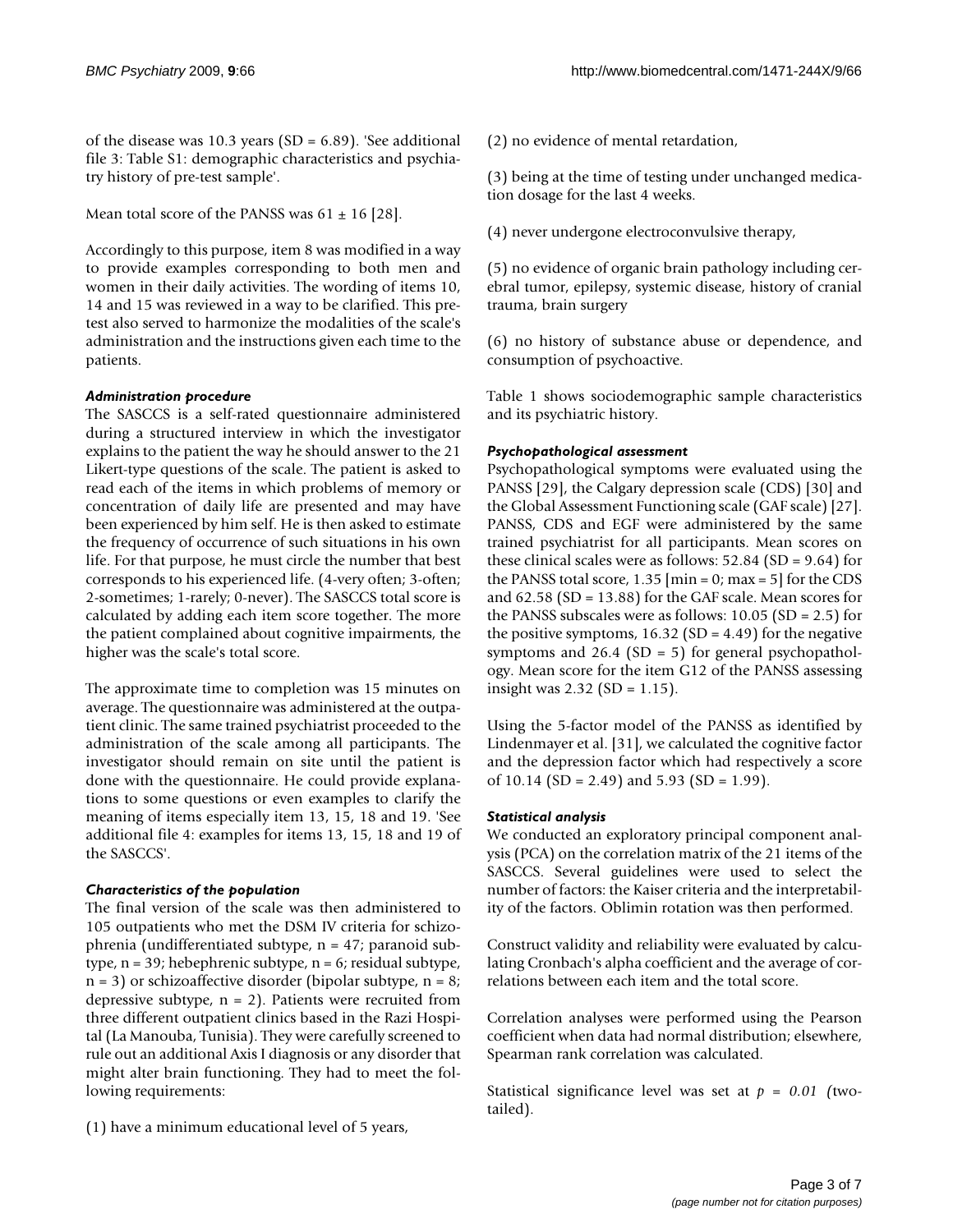<span id="page-3-0"></span>

| Variable                                                     |                 |            |
|--------------------------------------------------------------|-----------------|------------|
| Age (years; mean, SD)                                        | 34              | 7          |
| Gender (n)                                                   |                 |            |
| Male                                                         | 86              | 81.9%      |
| Female                                                       | 9               | 18.1%      |
| Years of education (mean, SD)                                |                 |            |
|                                                              | 9.7             | 3.1        |
| Marital status (n)                                           |                 |            |
| Single                                                       | 91              | 86.7%      |
| Married                                                      | $\overline{10}$ | 9.5%       |
| Divorced                                                     | 4               | 3.8%       |
| Occupation (n)                                               |                 |            |
| Unemployed                                                   | 60              | 57.2%      |
| Working                                                      | 40              | 38.1%      |
| Studying                                                     | 3               | 2.9%       |
| Retired                                                      | $\overline{2}$  | 1.9%       |
| Duration of illness (years; mean, SD)                        | 10.17           | 6.01       |
| Number of hospitalisations (mean, min-max)                   | 3               | $[0-22]$   |
| Total period of hospital stay (weeks; mean, min-max)         | 10.38           | $[0 - 60]$ |
| Neuroleptics (n)                                             |                 |            |
| Neuroleptics (n)                                             | 76              | 72.4%      |
| First generation                                             |                 |            |
| Second generation                                            | 29              | 27.6%      |
| Chlorpromazine equivalent of antipsychotic dosage (mean, SD) | 482.5           | 322        |

Statistical analyses were performed using SPSS software in his 12<sup>th</sup> version.

#### *Ethics and Consent*

This research has been undergone in a psychiatric university department in RAZI hospital. It has been approved by the local ethic committee. Patients have signed a written and informed consent.

#### **Results**

The SASCCS global score mean was 24.98 (SD = 14.83;  $min = 0$ ,  $max = 109$ ;  $median = 24$ ).

#### *Reliability*

*Internal consistency*

It was evaluated by calculating Cronbach's alpha coefficient [[32\]](#page-6-25) which was equal to 0.85 proving a good internal consistency of the scale but furthermore, a satisfactory reliability of its measure.

#### *Test-retest reliability*

Its was assessed within a subgroup of 39 patients examined by the same investigator at a mean interval of 80 days (SD = 33). Intra-class correlation coefficient was equal to 0.77 ( $p = 0.00$ ) suggesting a good stability over time.

#### *Validity of internal structure*

We carried out a factor analysis using principal component analysis as the extraction method. The decision-making for factor extraction was based on Kaiser criteria [\[33](#page-6-26)]. According to these criteria, the factors extracted should have an eigenvalue greater than 1, provided that the total variance explained exceeded 50%. PCA with Oblimin rotation yielded six factors with 58.2% explained variance (Table [2](#page-3-1)). The eigenvalues of the first two factors were 5.57 and 1.61, respectively, and the corresponding variances were 26.55% and 7.68%.

In order to evaluate cognition as conceptualized by subjectivity, PCA with Oblimin rotation method [[34](#page-6-27)] was performed to see whether latent variables would emerge and lead to a cognitive model different from the initial theoretical one that have been the basis of our scale. After carrying out an Oblimin Rotation, the items with a loading higher then 0.50 were retained to be part of the subjective cognitive factors (Table [3\)](#page-4-0).

#### *Correlations between psychopathological assessment and scale's scores*

We examined whether correlations existed between scores derived from the scale and positive, negative and disor-

<span id="page-3-1"></span>

| Table 2: Principal component analysis: Total variance explained |  |  |  |
|-----------------------------------------------------------------|--|--|--|
|                                                                 |  |  |  |

| <b>Factor</b> | % of variance | Cumulative % |
|---------------|---------------|--------------|
|               | 26.55         | 26.55        |
| $\mathcal{P}$ | 7.68          | 34.24        |
| 3             | 6.77          | 41.01        |
| 4             | 6.55          | 47.56        |
| 5             | 5.65          | 53.22        |
| 6             | 5.06          | 58.28        |
|               |               |              |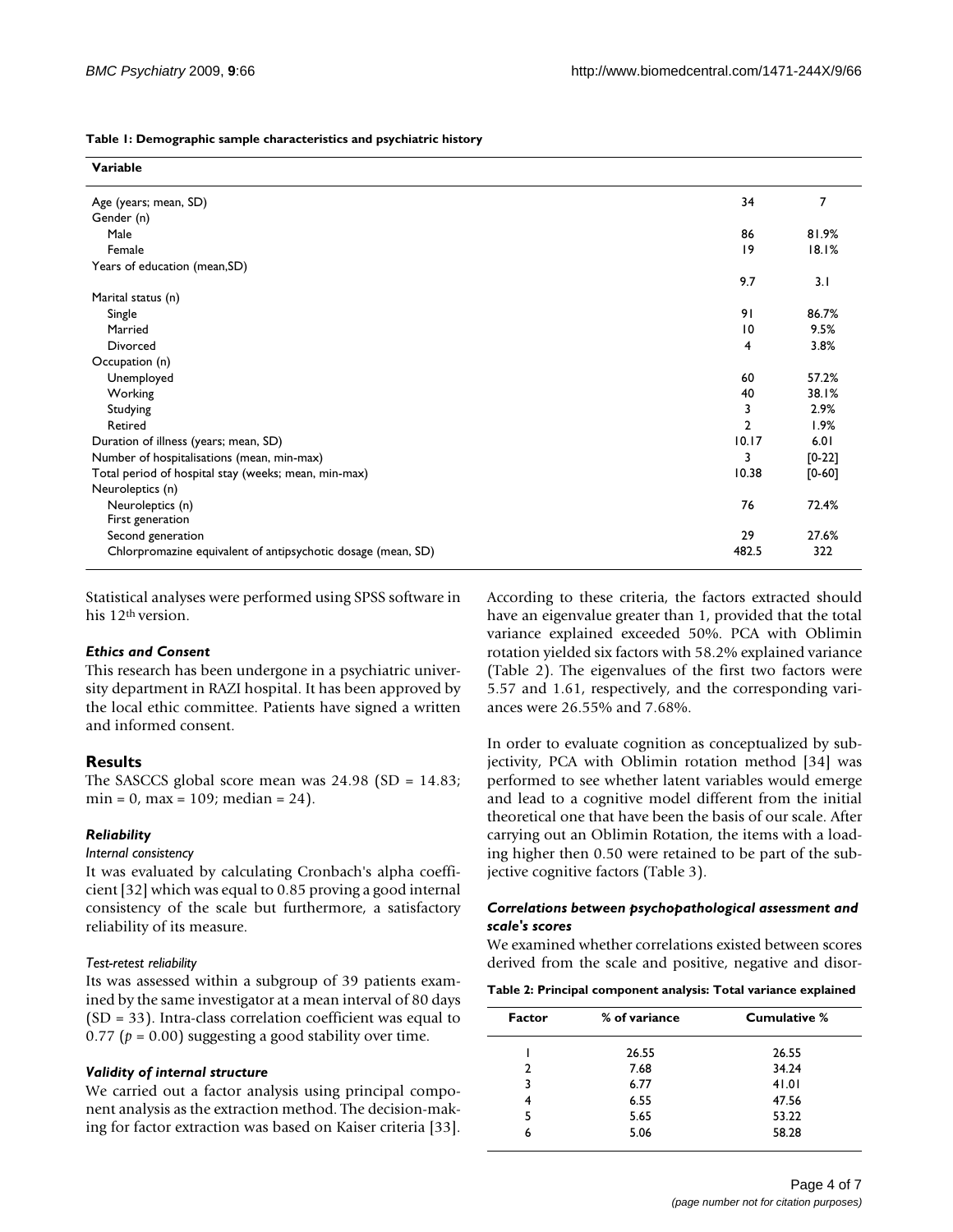<span id="page-4-0"></span>**Table 3: Subjective cognitive domains of complaints**

| <b>Items</b>      | <b>Subjective domains</b> |
|-------------------|---------------------------|
| 5, 12, 16, 20, 21 | Distractibility           |
| 8, 9, 15, 18      | Daily life                |
| 10, 11            | Semantic memory           |
| 4, 6, 7           | Disorder consciousness    |
| 1.2               | Working memory            |
| 3, 14, 17, 19     | <b>Executive skills</b>   |
|                   |                           |

ganisation factors derived from the factorial analyses studies of the PANSS [\[35](#page-6-28)]. We also considered the item G 12 assessing insight as well as the Calgary Depression Scale total score.

The SASCCS total score wasn't correlated to any of the PANSS. A weak negative correlation between the SASCCS total score and PANSS insight score was found (*r* = -.21) but didn't reach the statistical significance (*p* = .03). Calgary score was correlated with the SASCCS total score (*r* = .33;  $p = .001$ ).

The cognitive factor of the 5-factor model of the PANSS wasn't correlated to the SASCCS total score or sub-scores.

The depression factor was correlated to the SASCCS total score (*r = .20*) although this correlation didn't reach the statistical significance (*p = .03*).

## **Discussion**

The aim of this study was to construct and to validate a scale to measure the subjectivity of patients with schizophrenia regarding their cognition. The SASCCS, which was easy to administer in less than 15 minutes, had good reliability and stability over time. No cut-off has been determined for this scale. In fact, the SASCCS total score is used to estimate a patient's level of complaining.

The composition of subjective cognitive domains as derived from factor analysis was slightly different from that of the initial theoretical model which has been the basis of the scale's construction. Actually, the scale's items have been distributed after PCA differently from the original structure of the scale leading to a neo-construct of the instrument. These differences were not surprising since the questionnaire was based on the neuropsychological theoretical conception of cognition whereas factor analysis of the scale reflected the patient's own perception of his cognition. Stip et al., using the Subjective Scale To Investigate Cognition in Schizophrenia (SSTICS), have also found a difference between the distribution of the items in the initial model and in the neo-construct of their scale [[14](#page-6-7)]. It could be that the selected items did not exactly measure what they were supposed to. Also, their specificity might be imperfect as it refers to several overlapping dimensions.

These findings point to the complex representation of schizophrenic patients of their own cognition. And even though the latter does not correspond to the theoretical construct of cognition, the scale remains reliable because of both its good internal consistency and stability over time.

During this study, no other instrument evaluating cognitive functions was administered simultaneously to our population. Therefore, convergent validity was unnecessary. However, when reviewing the literature, no positive correlation was found between objective and subjective scores of cognition. Using the SSTICS, Prouteau et al. found that cognitive nature of subjective complaints did not strictly match with that of impaired objective performances [[36\]](#page-6-29). Chan et al. assessed prospective memory in patients with schizophrenia and did not find a correlation between objective performances and subjective measures of this cognitive function [[37\]](#page-6-30).

These results suggest that subjective evaluation of cognition could be an independent dimension from its objective assessment in patients with schizophrenia.

In fact, in our study, no correlation has been found between the SASCCS scores and the PANSS cognitive factor which could also point to the fact that self-assessment of cognition is a totally independent aspect from clinical evaluation of the cognitive functions.

The correlation of insight with subjective perception of cognition in schizophrenia is an aspect that deserves to be considered and analyzed.

In fact, awareness of one's own cognitive deficits could be highly influenced by consciousness of one's whole condition as a mentally ill person. Schizophrenia is generally accompanied by a lack of insight meaning an impaired awareness of one's psychiatric condition and life situation [[38](#page-6-31)]. Therefore, low scoring at the SASCCS could be due to a lack of insight.

In our study, a weak negative correlation between PANSS insight score and SASCCS score has been found (*r* = -.21, *p = .03*) but didn't reach the significance level set at 0.01. However, it should be noticed that our study included a majority of subjects scoring no more than 4 on the PANSS insight item. Only one patient had a score of 5.

Since insight could influence one's subjective perception of cognition, it is recommended to evaluate patient's insight while using the SASCCS.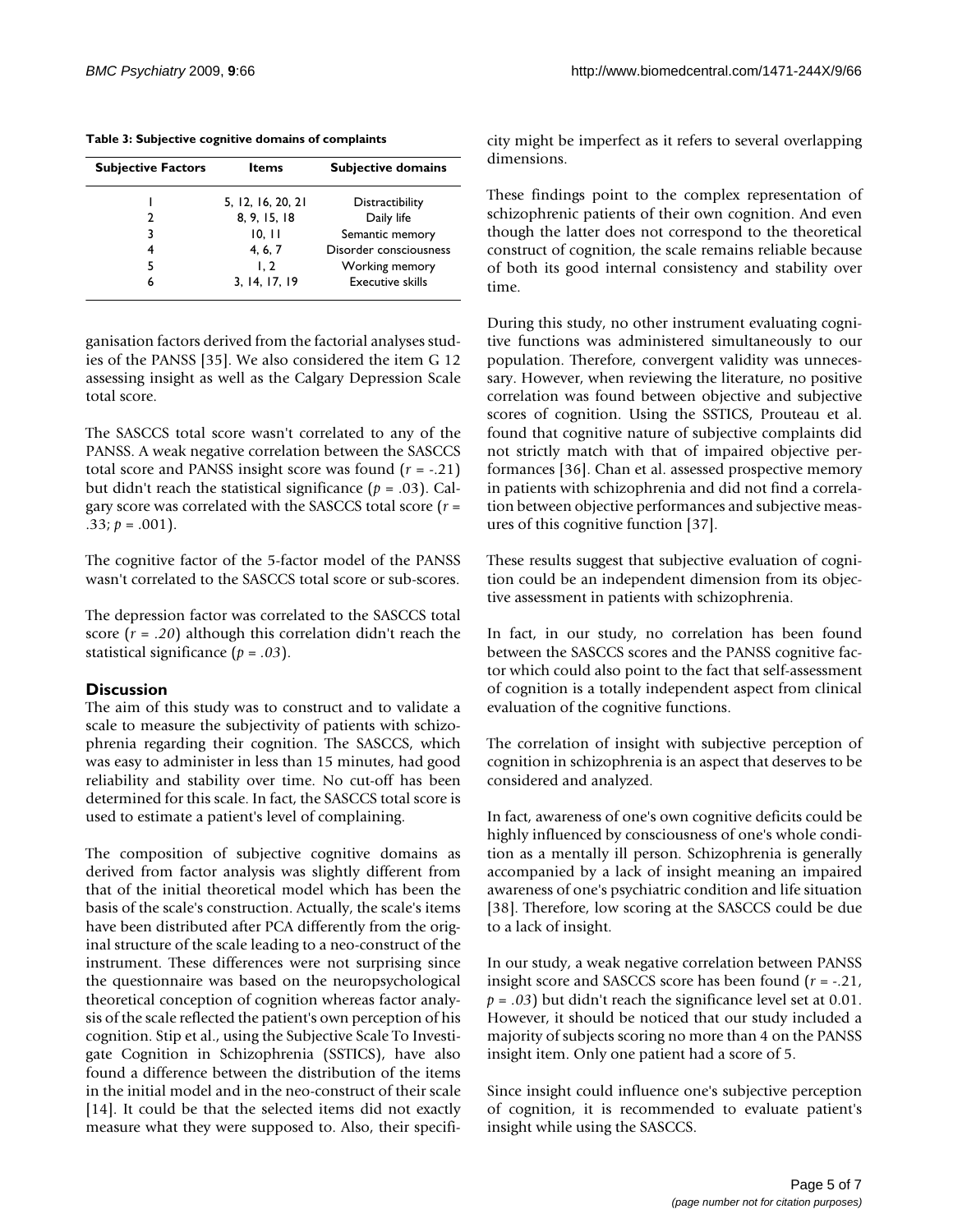Another important factor to be considered is depression since a depressive state could be accompanied by cognitive disturbances in several domains such memory and attention [\[39](#page-6-32),[40\]](#page-6-33).

In our study, there was a positive correlation between SAS-CCS total score and CDS score meaning that the more depressive symptomatology is severe, the more the patient reports cognitive troubles. Although it was not statistically significant, we also did find a correlation between SAS-CCS total score and the depression score of the 5-factor model of the PANSS suggesting the influence that could exert depression on self assessment of cognition by emphasizing cognitive complaints when being more depressed.

Lecardeur et al. found in their study using the SSTICS a correlation between the scale total score and the PANSS depression score. It could be suggested that subjective complaints of cognitive deficits may influence a patient's objective depressive state as rated by the clinician [\[41](#page-6-34)].

Considering the influence of depressive traits on subjective perception toward cognition, we recommend measuring the patient's mood state when using the SASCCS.

#### **Conclusion**

We present here a self-assessment scale to evaluate cognitive deficits as perceived by patients suffering from schizophrenia in domains of memory, attention and executive functions. Given the good psychometric properties that have been revealed in this study, the SASCCS seems to be reliable to measure schizophrenic patients' perception of their own cognitive impairment. This kind of evaluation can not replace objective measures of cognitive performances in schizophrenia. Actually, the purpose of such an evaluation is to allow the patient to express his own wellbeing and satisfaction of quality of life. Furthermore, subjective evaluation of cognitive functions could provide a more complete picture of the cognitive profile of an individual. Therefore, better therapeutic targets could be adapted to his condition during cognitive rehabilitation programs.

#### **List of abbreviations**

SASCCS: Self-Assessment Scale of Cognitive Complaints in Schizophrenia; PCA: Principal Component Analysis; SSTICS: Subjective Scale To Investigate Cognition in Schizophrenia.

#### **Competing interests**

The authors declare that they have no competing interests.

## **Authors' contributions**

IJ, OK and OBA led the study concept and design, data collection, data analysis, and drafting of the manuscript. LD, YR and KT participated in the pre-test of experimental version of the scale. LD and YR participated in data collection. All authors read and approved the final manuscript.

#### **Additional material**

#### <span id="page-5-4"></span>**Additional file 1**

*Tunisian version of the SACSS. this is the original version of the SAS-CCS scale written in Tunisian Arabic.* Click here for file [\[http://www.biomedcentral.com/content/supplementary/1471-](http://www.biomedcentral.com/content/supplementary/1471-244X-9-66-S1.DOC) 244X-9-66-S1.DOC]

#### <span id="page-5-5"></span>**Additional file 2**

*English version of the SACSS (not validated). this is the English version of the SASCCS which is not validated.* Click here for file [\[http://www.biomedcentral.com/content/supplementary/1471-](http://www.biomedcentral.com/content/supplementary/1471-244X-9-66-S2.DOC) 244X-9-66-S2.DOC]

#### <span id="page-5-6"></span>**Additional file 3**

*Table S1: demographic characteristics and psychiatry history of pretest sample. this table describes the sociodemographic characteristics of pre-test sample as well as its psychiatric history.* Click here for file [\[http://www.biomedcentral.com/content/supplementary/1471-](http://www.biomedcentral.com/content/supplementary/1471-244X-9-66-S3.DOC) 244X-9-66-S3.DOC]

#### <span id="page-5-7"></span>**Additional file 4**

*examples for items 13, 15, 18 and 19 of the SASCCS. these are the examples that the investigator could provide to the patient when administering the SASCCS to clarify the meaning of items 13, 15, 18 and 19.* Click here for file

[\[http://www.biomedcentral.com/content/supplementary/1471-](http://www.biomedcentral.com/content/supplementary/1471-244X-9-66-S4.DOC) 244X-9-66-S4.DOC]

#### **Acknowledgements**

The authors would like to thank Marie-Chantal Bourdel for her help in statistical analyses.

#### **References**

- <span id="page-5-0"></span>1. Heinrichs RW, Zakzanis KK: **Neurocognitive deficits in schizophrenia: A quantitative review of the evidence.** *Neuropsychol* 1998, **12:**426-46.
- 2. Fioravanti M, Carlone O, Vitale B, Cinti ME, Clare L: **[A meta-anal](http://www.ncbi.nlm.nih.gov/entrez/query.fcgi?cmd=Retrieve&db=PubMed&dopt=Abstract&list_uids=16211467)[ysis of cognitive deficits in adults with diagnosis of schizo](http://www.ncbi.nlm.nih.gov/entrez/query.fcgi?cmd=Retrieve&db=PubMed&dopt=Abstract&list_uids=16211467)[phrenia.](http://www.ncbi.nlm.nih.gov/entrez/query.fcgi?cmd=Retrieve&db=PubMed&dopt=Abstract&list_uids=16211467)** *Neuropsychol Rev* 2005, **15:**73-95.
- <span id="page-5-1"></span>3. Keefe RSE, Fenton WS: **[How Should DSM-V Criteria for Schiz](http://www.ncbi.nlm.nih.gov/entrez/query.fcgi?cmd=Retrieve&db=PubMed&dopt=Abstract&list_uids=17567627)[ophrenia Include Cognitive Impairment?](http://www.ncbi.nlm.nih.gov/entrez/query.fcgi?cmd=Retrieve&db=PubMed&dopt=Abstract&list_uids=17567627)** *Schizophr Bull* 2007, **33:**912-20.
- <span id="page-5-2"></span>4. Green MF, Kern RS, Braff DL, Mintz J: **[Neurocognitive deficits and](http://www.ncbi.nlm.nih.gov/entrez/query.fcgi?cmd=Retrieve&db=PubMed&dopt=Abstract&list_uids=10755673) [functional outcome in schizophrenia: are measuring the «](http://www.ncbi.nlm.nih.gov/entrez/query.fcgi?cmd=Retrieve&db=PubMed&dopt=Abstract&list_uids=10755673) [right stuff?? ».](http://www.ncbi.nlm.nih.gov/entrez/query.fcgi?cmd=Retrieve&db=PubMed&dopt=Abstract&list_uids=10755673)** *Schizophr Bull* 2000, **26:**119-136.
- <span id="page-5-3"></span>5. Keefe RS: **[Should cognitive impairment be included in the](http://www.ncbi.nlm.nih.gov/entrez/query.fcgi?cmd=Retrieve&db=PubMed&dopt=Abstract&list_uids=18458774) [diagnostic criteria for schizophrenia?](http://www.ncbi.nlm.nih.gov/entrez/query.fcgi?cmd=Retrieve&db=PubMed&dopt=Abstract&list_uids=18458774)** *World Psychiatry* 2008, **7:**22-28.